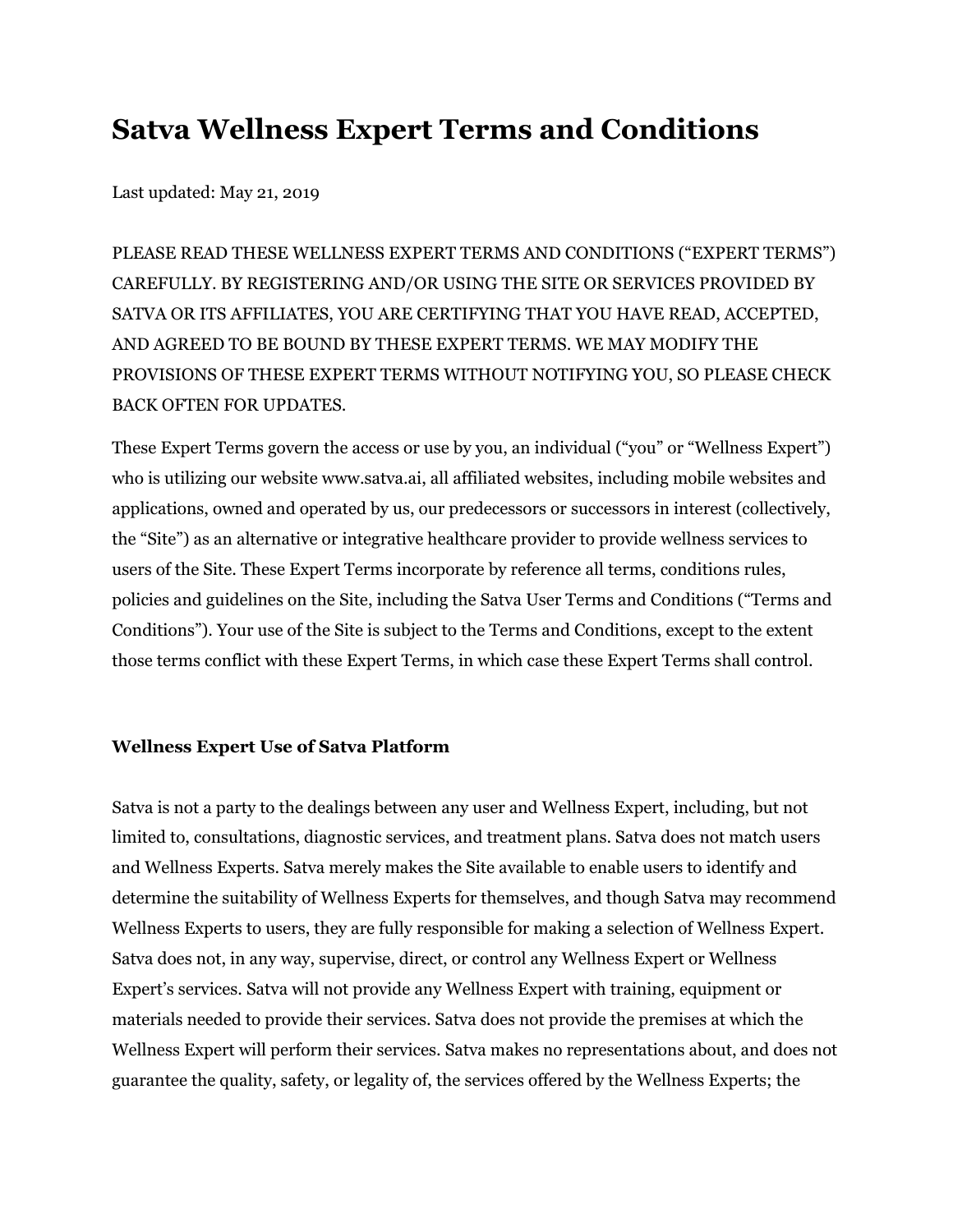truth or accuracy of any Wellness Expert's profile on the Site; the qualifications, background, or identities of Wellness Experts; the ability of Wellness Experts to deliver their services; the ability of users to pay for the Wellness Expert's services; or that a user or Wellness Expert can or will actually complete a transaction. ALL WELLNESS EXPERT SERVICES, AND ALL INFORMATION, DATA AND ACTIVITY RELATED THERETO, ARE PROVIDED "AS IS," AND ON AN "AS AVAILABLE" BASIS WITHOUT WARRANTY OF ANY KIND, EITHER EXPRESS OR IMPLIED, INCLUDING, WITHOUT LIMITATION, IMPLIED WARRANTIES OF MERCHANTABILITY, FITNESS FOR A PARTICULAR PURPOSE, TITLE AND NON-INFRINGEMENT.

Satva is not required to and may not verify any feedback or information given to us by Wellness Experts or users. Nor does Satva perform criminal background checks on Wellness Experts.

Satva may provide information on the Site about a Wellness Expert, such as feedback, user ratings, reviews, geographical location, or verification of identity or credentials. However, such information is based solely on data that Wellness Experts or users voluntarily submit to Satva and does not constitute and will not be construed as an endorsement or recommendation by Satva. Satva provides such information solely for the convenience of users and Satva disclaims any warranties related to such information, including any truth, accuracy, completeness or currency thereof.

#### **Prior Misconduct**

By registering as a Wellness Expert, you represent that you have not been convicted of, plead guilty to, or admitted committing a felony or any offense involving professional malpractice, dishonesty or deception (e.g., theft, fraud, etc.) and that you have not been sued for malpractice, fraud, breach of a confidentiality or non-disclosure agreement, breach of fiduciary duty, or any similar action. You further represent that: (i) you are not, and have not been, the target or subject of any disciplinary proceeding brought by any professional licensing organization, accreditation organization, regulatory authority, self-regulatory organization or other law enforcement body; and (ii) you have not been debarred, excluded, suspended or otherwise not permitted to participate in any government or state programs. Should your status change with respect to any of these representations, you shall immediately notify Satva and deactivate your Wellness Expert profile on the Site. Satva reserves the right to deactivate your account on the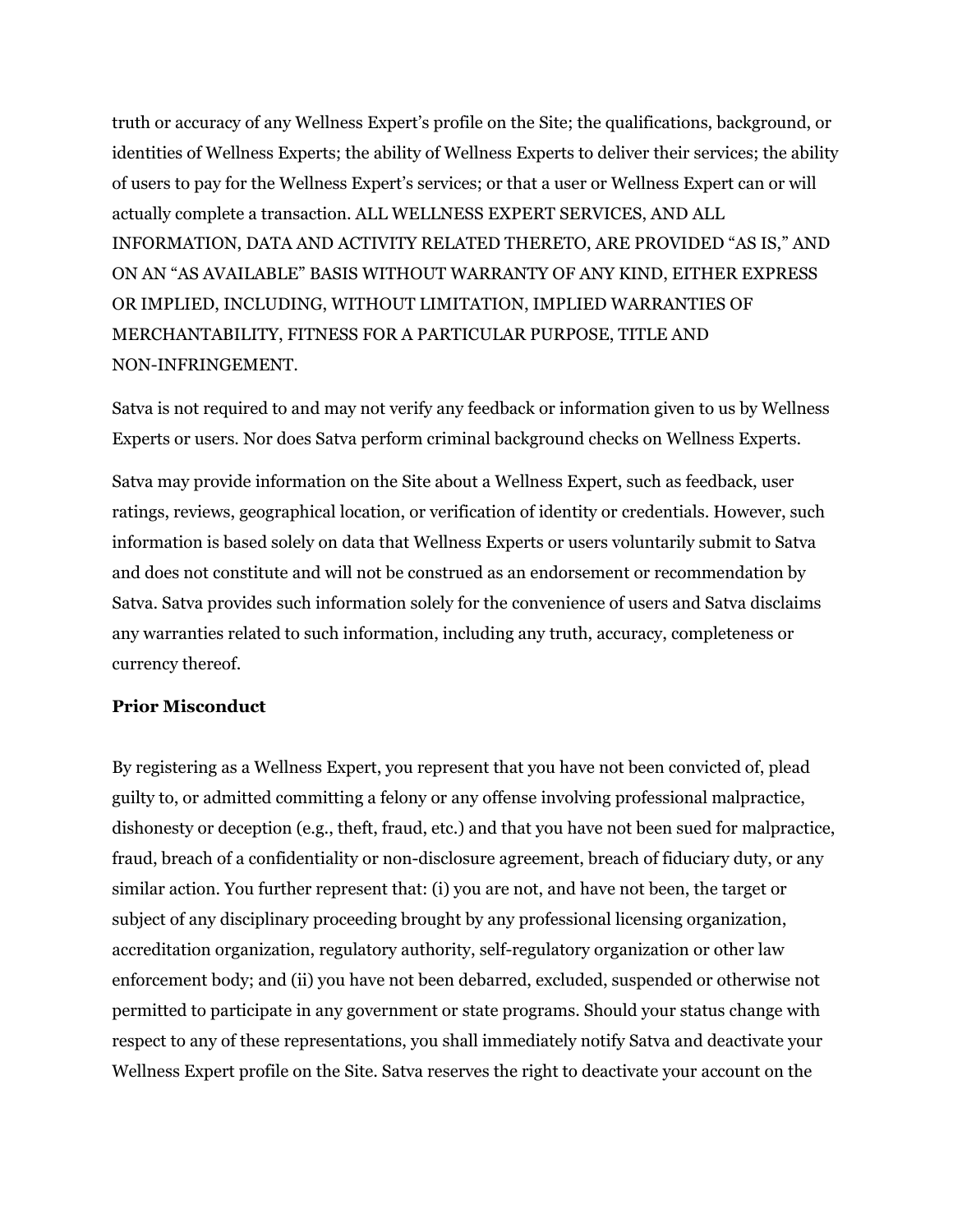occurrence or suspicion of the same, but shall not be under any obligation to do so and disclaims any liability arising as a result of the same.

#### **Compliance with laws; Licensing**

You agree not to disclose any patient or other information prohibited to be disclosed under applicable laws, rules or regulations, including without limitation, HIPAA. You agree to comply with all laws, rules and regulations applicable to your provision of healthcare and wellness services. Furthermore, you represent to Satva that you are duly licensed in any jurisdictions in which you are currently practicing, and that you are not named on any black list or prohibited list issued by any regulatory or government authority. You agree that you will promptly notify Satva and deactivate your account and Wellness Expert Profile in the event that any of the representations in this paragraph cease to be true, and Satva reserves the right to deactivate your account on the occurrence of the same, but shall not be under any obligation to do and disclaims any liability arising as a result of the same. You agree to provide Satva copies of all licenses, accreditation certificates and other relevant documentation upon registering on the Site to demonstrate your ability to offer healthcare and wellness services in your jurisdiction.

#### **Wellness Expert Profile**

You agree to provide Satva with accurate and complete biographical information ("Profile"), including, but not limited to, a description of your wellness practice, skills, professional history, educational background, accreditations, payment credentials and to promptly update that information as it changes. Satva may verify information provided by you. Satva or users may ask you for other information about yourself, including your ability, availability, or suitability to consult on particular topics or in general. As a part of registering to use the Service, Satva will perform a screening process to collect and verify your relevant Wellness Profile details and you agree to fully cooperate in any such screening process. You will also be required to provide Satva or its designated payment gateway with payment credentials and other required bank details in order to set up payment processing on the Site. Collectively, all such information collected about you, as well as any information on the Site's Wellness Expert Profile and any photographs or images you choose to add to your profile, are your "Wellness Expert Information." You are solely responsible for maintaining and updating your Wellness Expert Information and ensuring its accuracy. You agree not to perform any services on the Site unless your Wellness Expert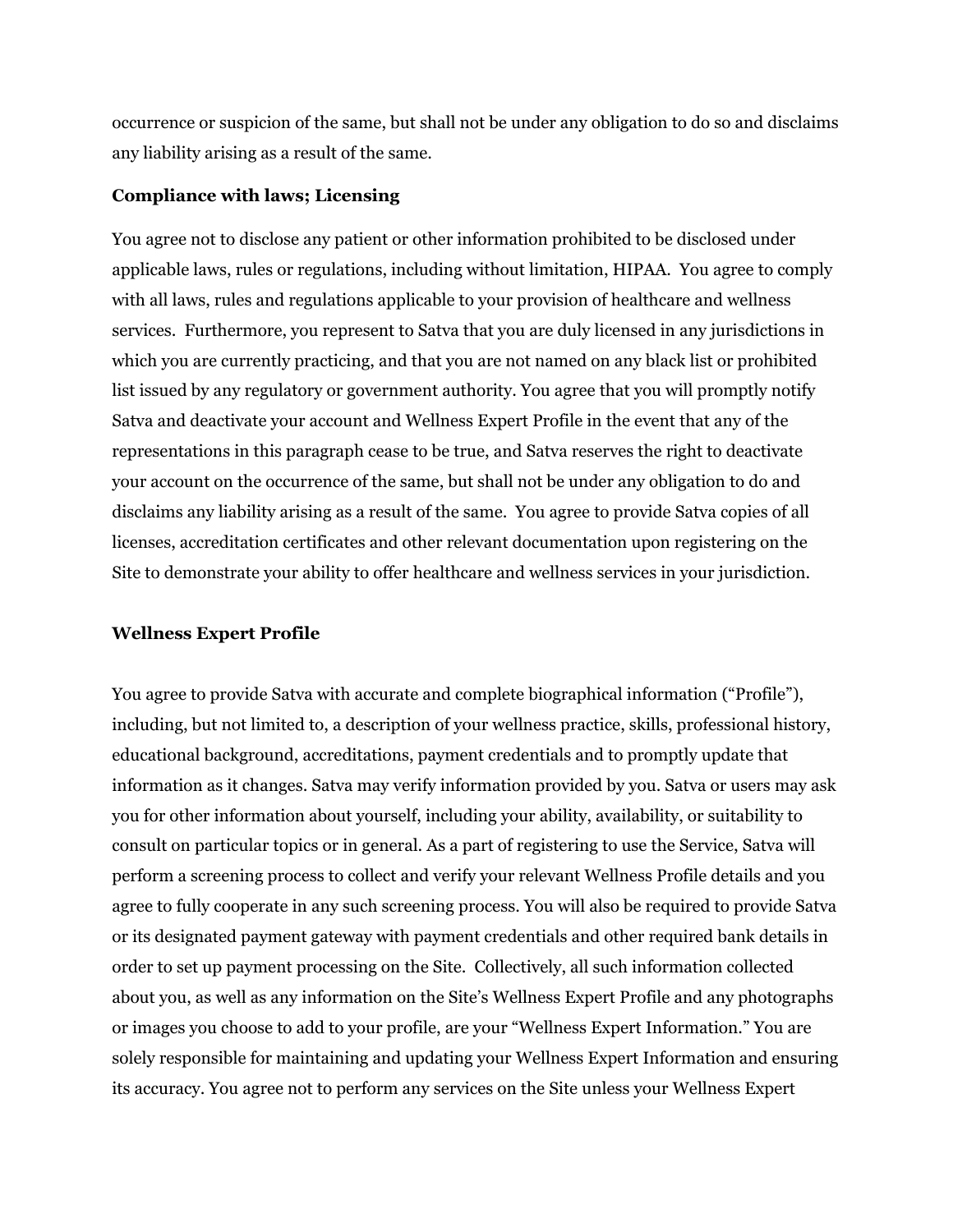Information is accurate, complete, and current. You understand that Satva and its users are entitled to rely on your Wellness Expert Information.

#### **Your Relationship with Users**

As a Wellness Expert, you and only you decide what users you will accept as clients. You are under no obligation to Satva to accept particular users. You are free to perform services independent of the Site for any person or business, provided that for any users introduced to you through Satva, you agree to only use the Site to perform services for those users. If your relationship with Satva terminates for any reason, you agree not to provide services to users introduced to you through the Site for a period of one year after the date of termination. Satva makes no representation regarding the numbers of patients you will receive through the Site.

#### **Payment Terms**

Users and Wellness Experts are obligated to use the Site to pay for and receive payment for their healthcare services if they identified each other through the Site. When a client pays a Wellness Expert for healthcare and wellness services through the Site, Satva will pay out the amount to the Wellness Expert, less a commission fee that Satva earns for creating, hosting, maintaining, and providing the Site. Commission fees are further described on the Site. All interactions between user and Wellness Expert must be performed through the Site.

In the event Wellness Expert does not appear for a scheduled session with a client, Satva reserves the right to offer the client a full refund for the session.

### **Reviews and Ratings**

After a Wellness Expert completes a session with a user, we ask the user to rate and review the quality of their experience with regard to the services the Wellness Expert performed. These ratings and reviews are accessible by any user with access to your profile through the Site. You agree that if you receive a negative review and/or rating from a user, neither Satva nor the user are liable for any loss, cost, expense, claim or damage, of any nature, from such review or rating. If your ratings go below 3 stars on average, Satva reserves the right to deactivate your Wellness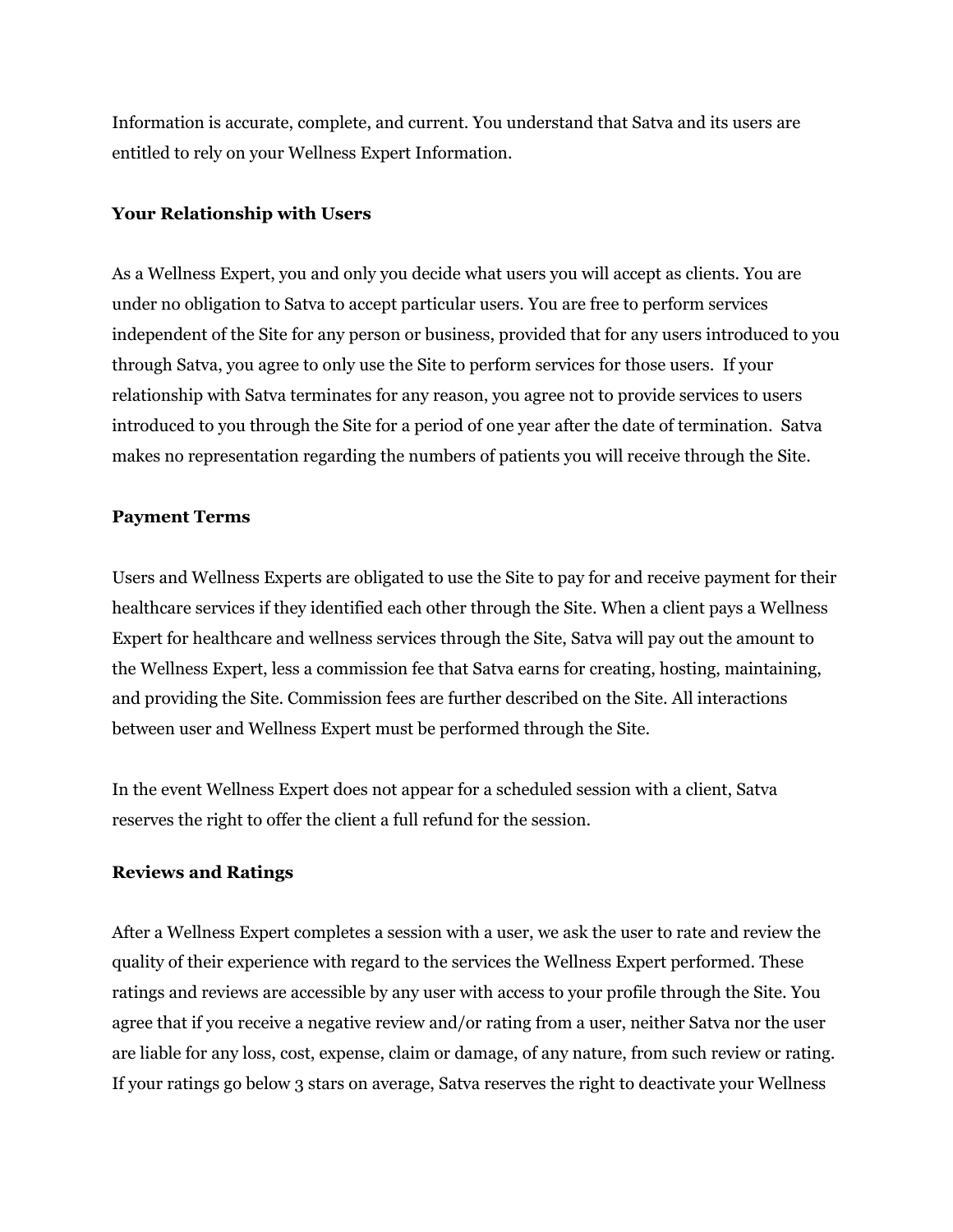Expert Profile and your ability to be appear on the Site. You release Satva, and any and all persons acting under its permission or authority from any claim, liability, or action in law, including any claims for defamation, copyright infringement, or invasion of privacy, arising in connection with your Wellness Expert Information and/or ratings and reviews.

SATVA IS NOT LIABLE TO YOU FOR ANY LOSS OR DAMAGE THAT MIGHT ARISE IN RELATION TO THESE EXPERT TERMS, INCLUDING BUT NOT LIMITED, FROM THE USER'S RELIANCE ON THE QUALITY, ACCURACY, OR RELIABILITY OF YOUR WELLNESS EXPERT PROFILE RATINGS, REVIEWS (INCLUDING THEIR CONTENT, ORDER, AND DISPLAY), OR METRICS FOUND ON, USED ON, OR MADE AVAILABLE THROUGH THE SITE.

## **Termination**

You have the right to withdraw from the Site as a Wellness Expert at any time upon prior written notice to Satva. Satva may suspend, limit, or cancel your access to the Site at any time for any reason without notice, including because: (i) we believe you have violated these Expert Terms; (ii) we believe you have violated our rights or the rights of any third party; (iii) we are unable to verify or authenticate information you have provided to us; or (iv) we believe your actions may create liabilities for you, us or a third party.

## **Disclaimers; Limitation of Liability; Indemnification**

THE WELLNESS EXPERT EXPRESSLY UNDERSTANDS AND AGREES THAT SATVA WILL NOT BE LIABLE FOR ANY DIRECT, INDIRECT, INCIDENTAL, SPECIAL, PUNITIVE, COMPENSATORY, CONSEQUENTIAL OR EXEMPLARY DAMAGES (EVEN IF SATVA HAS BEEN ADVISED OF THE POSSIBILITY OF SUCH DAMAGES) (COLLECTIVELY, "DAMAGES"), RESULTING FROM: (A) THE USE OR INABILITY TO USE THE SITE; (B) THE COST OF ANY GOODS AND/OR SERVICES PURCHASED OR OBTAINED AS A RESULT OF THE USE OF THE SITE; (C) DISCLOSURE OF, UNAUTHORIZED ACCESS TO OR ALTERATION OF YOUR WELLNESS EXPERT INFORMATION; (D) WELLNESS EXPERT INFORMATION THE WELLNESS EXPERT MAY SUBMIT, RECEIVE, ACCESS, TRANSMIT OR OTHERWISE CONVEY THROUGH THE SITE OR PURSUANT TO THESE EXPERT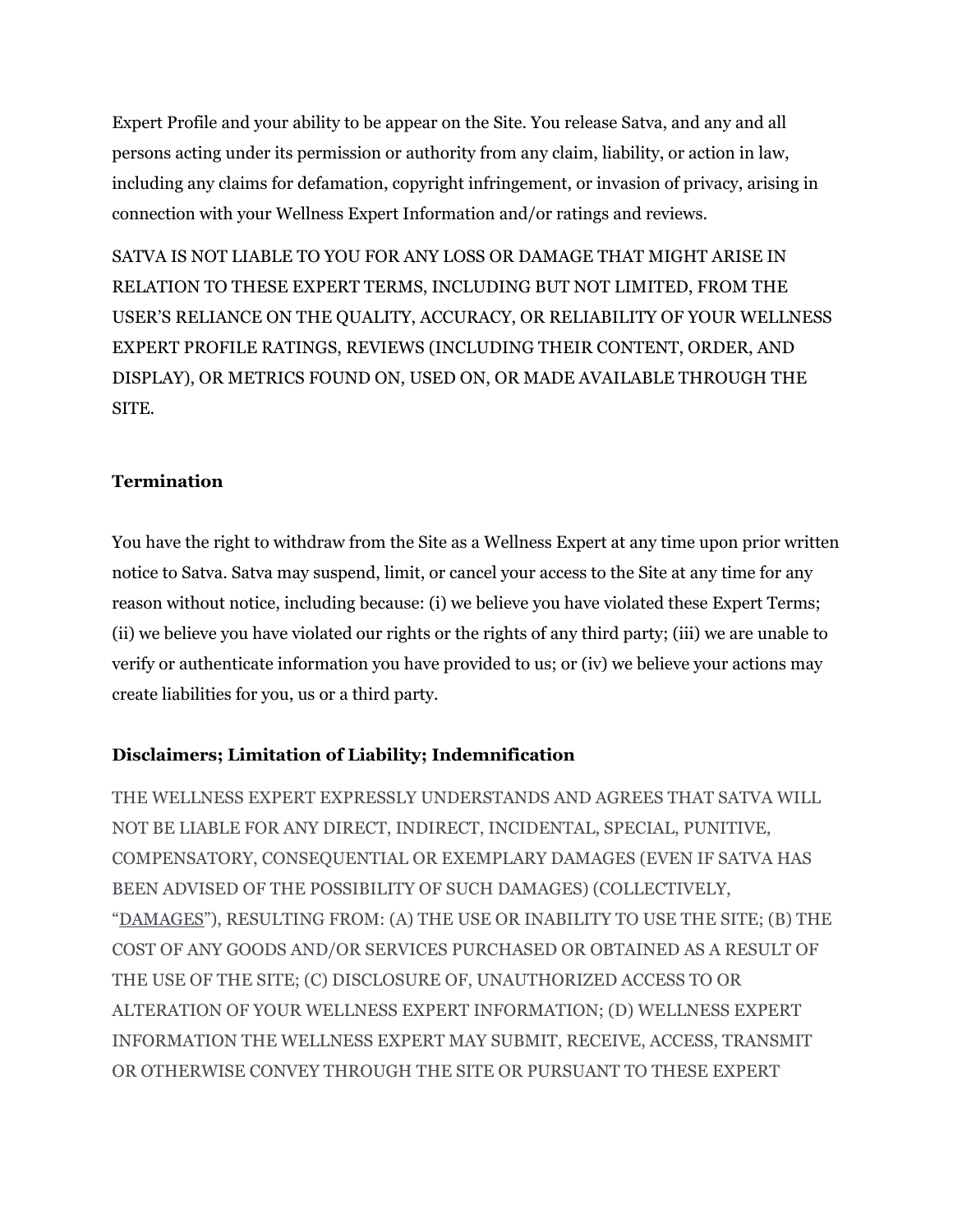TERMS; (E) STATEMENTS OR CONDUCT OF ANY USER OR OTHER THIRD PARTY THROUGH THE SITE; (F) ANY OTHER MATTER RELATING TO THE SITE; (G) ANY BREACH OF THESE EXPERT TERMS BY SATVA OR THE FAILURE OF SATVA TO PROVIDE SERVICES UNDER THESE EXPERT TERMS; (H) ANY USER CONTENT POSTED; OR (I) ANY OTHER DEALINGS OR INTERACTIONS THE WELLNESS EXPERT HAS WITH ANY OTHER WELLNESS EXPERT (OR ANY OF THEIR REPRESENTATIVES OR AGENTS). THESE LIMITATIONS SHALL APPLY TO THE FULLEST EXTENT PERMITTED BY LAW. In some jurisdictions, limitations of liability are not permitted. In such jurisdictions, some of the foregoing limitations may not apply to the Wellness Expert.

TO THE EXTENT SATVA IS FOUND LIABLE FOR ANYTHING RELATED TO THIS AGREEMENT OR THE USE OF THE SERVICES, SATVA'S LIABILITY FOR DAMAGES WILL NOT EXCEED ONE HUNDRED DOLLARS (\$100.00).

The Wellness Expert agrees to indemnify and hold Satva and each of its affiliates and subsidiaries and each of their respective owners, officers, agents, managers, partners, employees, agents and representatives harmless from any loss, liability, claim, or demand, including reasonable attorneys' fees (whether incurred in enforcing these Expert Terms or otherwise), made by any third party due to or arising out of the Wellness Expert's use of the Site.

Satva may modify or restate the the Expert Terms and such modification(s) will be effective immediately upon being posted on the Site. Satva will make note of the date of the last update to the Expert Terms on the first page of these Expert Terms. The Wellness Expert is responsible for reviewing these terms and conditions regularly. The Wellness Expert's continued use of the Site after such modifications will be deemed to be the Wellness Expert's conclusive acceptance of all modifications to these Expert Terms.

The Wellness Expert agrees that Satva shall be entitled to payment from the Wellness Expert for any and all out-of-pocket costs, including, without limitation, attorneys' fees, incurred by Satva in connection with enforcing these Expert Terms or otherwise.

The Site may be subject to limitations, delays and other problems inherent in the use of the internet and electronic communications. Satva is not responsible for any delays, failures or other damage resulting from such problems.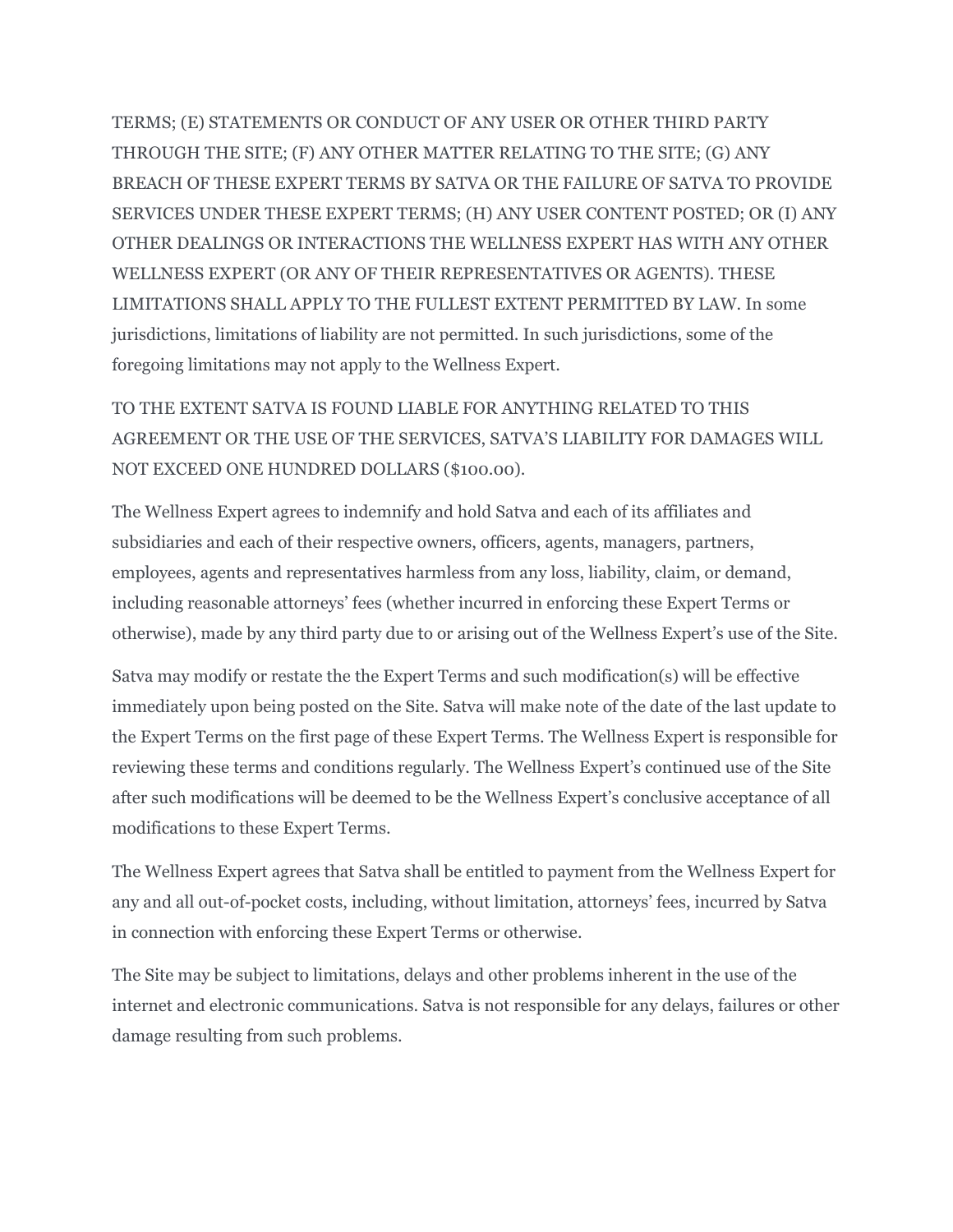These Expert Terms may not be re-sold or assigned by the Wellness Expert. If the Wellness Expert assigns, or tries to assign, these Expert Terms, such assignment or attempted assignment will be void and unenforceable. It will not be considered a waiver of Satva's rights if Satva fails to enforce any of the terms or conditions of these Expert Terms against the Wellness Expert. No joint venture, partnership, employment or agency relationship exists between the Wellness Expert and Satva as a result of these Expert Terms or use of the Site.

The person agreeing to these Expert Terms on behalf of the Wellness Expert hereby represents and warrants that he/she has the power and authority to bind the Wellness Expert and that these Expert Terms constitute a valid and binding agreement of the Wellness Expert.

IF YOU DO NOT AGREE TO ALL OF THE TERMS AND CONDITIONS OF THESE EXPERT TERMS, YOU MUST NOT USE THE SITE. BY USING THE SITE, YOU ACKNOWLEDGE THAT YOU HAVE READ AND UNDERSTOOD THE TERMS AND CONDITIONS OF THESE EXPERT TERMS AND YOU AGREE TO BE BOUND BY THESE EXPERT TERMS.

### **General Terms.**

These Expert Terms and any action related thereto will be governed by the laws of the State of California without regard to its conflict of laws provisions. You hereby irrevocably and unconditionally consent to the jurisdiction of the state and federal court in Santa Clara County, California. You agree that regardless of any statute or law to the contrary, any claim or cause of action arising out or related to your use of the Site or these Expert Terms shall be filed within one (1) year after such claim or cause of action arose or will forever be barred.

These Expert Terms constitute the entire and exclusive understanding and agreement between Satva and you regarding the Site, and these Expert Terms supersede and replace any and all prior oral or written understandings or agreements between Satva and you regarding the Site. If any provision of these Expert Terms is held invalid or unenforceable, that provision will be enforced to the maximum extent permissible and the other provisions of these Expert Terms will remain in full force and effect.

You may not assign or transfer these Expert Terms, by operation of law or otherwise, without Satva's prior written consent. Any attempt by you to assign or transfer these Expert Terms, without such consent, will be null and of no effect. Satva may freely assign or transfer these